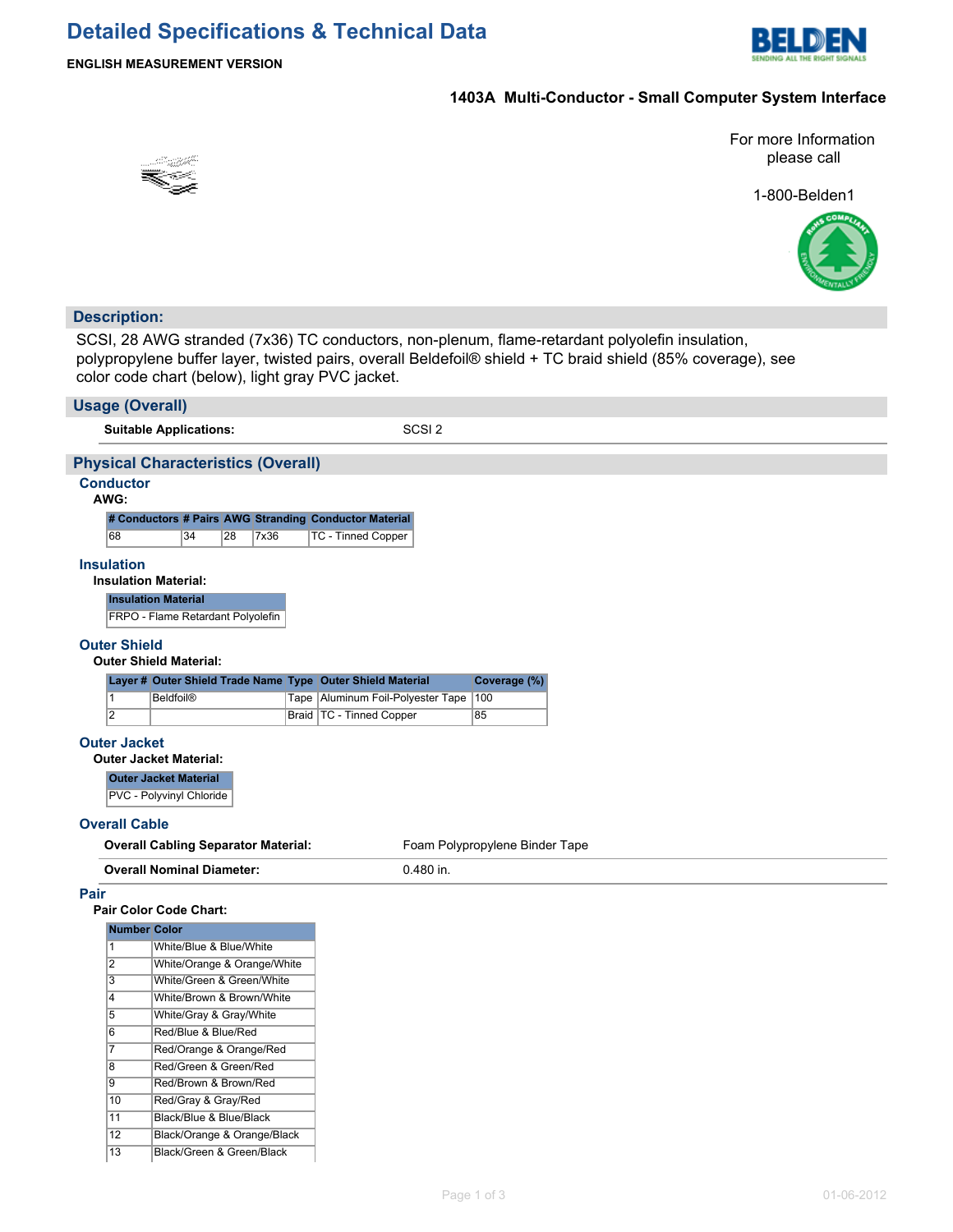# **Detailed Specifications & Technical Data**



### **ENGLISH MEASUREMENT VERSION**

## **1403A Multi-Conductor - Small Computer System Interface**

| 14              | Black/Brown & Brown/Black     |
|-----------------|-------------------------------|
| 15              | Black/Gray & Gray/Black       |
| 16              | Yellow/Blue & Blue/Yellow     |
| 17              | Yellow/Orange & Orange/Yellow |
| 18              | Yellow/Green & Green/Yellow   |
| 19              | Yellow/Brown & Brown/Yellow   |
| 20              | Yellow/Gray & Gray/Yellow     |
| $2\overline{1}$ | Purple/Blue & Blue/Purple     |
| $\overline{22}$ | Purple/Orange & Orange/Purple |
| 23              | Purple/Green & Green/Purple   |
| 24              | Purple/Brown & Brown/Purple   |
| 25              | Purple/Gray & Gray/Purple     |
| 26              | White & Blue                  |
| 27              | White & Orange                |
| $\overline{28}$ | White & Green                 |
| 29              | White & Brown                 |
| 30              | White & Gray                  |
| 31              | Red & Blue                    |
| 32              | Red & Orange                  |
| 33              | Red & Green                   |
| 34              | Red & Brown                   |

## **Mechanical Characteristics (Overall)**

| <b>Non-UL Temperature Rating:</b>        | -20 $^{\circ}$ C To +60 $^{\circ}$ C |
|------------------------------------------|--------------------------------------|
| <b>Bulk Cable Weight:</b>                | 106 lbs/1000 ft.                     |
| <b>Max. Recommended Pulling Tension:</b> | 180 lbs.                             |
| Min. Bend Radius (Install)/Minor Axis:   | 5 in.                                |

## **Applicable Specifications and Agency Compliance (Overall)**

| <b>Applicable Standards &amp; Environmental Programs</b> |                      |  |  |  |  |
|----------------------------------------------------------|----------------------|--|--|--|--|
| <b>NEC/(UL) Specification:</b>                           | CL <sub>2</sub> , CM |  |  |  |  |
| <b>CEC/C(UL) Specification:</b>                          | <b>CM</b>            |  |  |  |  |
| <b>EU CE Mark:</b>                                       | Yes                  |  |  |  |  |
| EU Directive 2000/53/EC (ELV):                           | Yes                  |  |  |  |  |
| EU Directive 2002/95/EC (RoHS):                          | Yes                  |  |  |  |  |
| EU RoHS Compliance Date (mm/dd/yyyy):                    | 10/13/2005           |  |  |  |  |
| EU Directive 2002/96/EC (WEEE):                          | Yes                  |  |  |  |  |
| EU Directive 2003/11/EC (BFR):                           | Yes                  |  |  |  |  |
| CA Prop 65 (CJ for Wire & Cable):                        | Yes                  |  |  |  |  |
| MII Order #39 (China RoHS):                              | Yes                  |  |  |  |  |
| <b>Flame Test</b>                                        |                      |  |  |  |  |
| <b>UL Flame Test:</b>                                    | UL1685 UL Loading    |  |  |  |  |
| <b>Plenum/Non-Plenum</b>                                 |                      |  |  |  |  |
| Plenum (Y/N):                                            | No                   |  |  |  |  |
| <b>Electrical Characteristics (Overall)</b>              |                      |  |  |  |  |

#### **Nom. Characteristic Impedance:**

| <b>Description</b>       |         | Impedance (Ohm) Tolerance (Ohms) |  |  |
|--------------------------|---------|----------------------------------|--|--|
| Differential TDR         | 122,000 | +38 -7                           |  |  |
| Single Ended TDR  84.000 |         | + 12                             |  |  |

#### **Nom. Capacitance Conductor to Conductor:**

**Capacitance (pF/ft)**